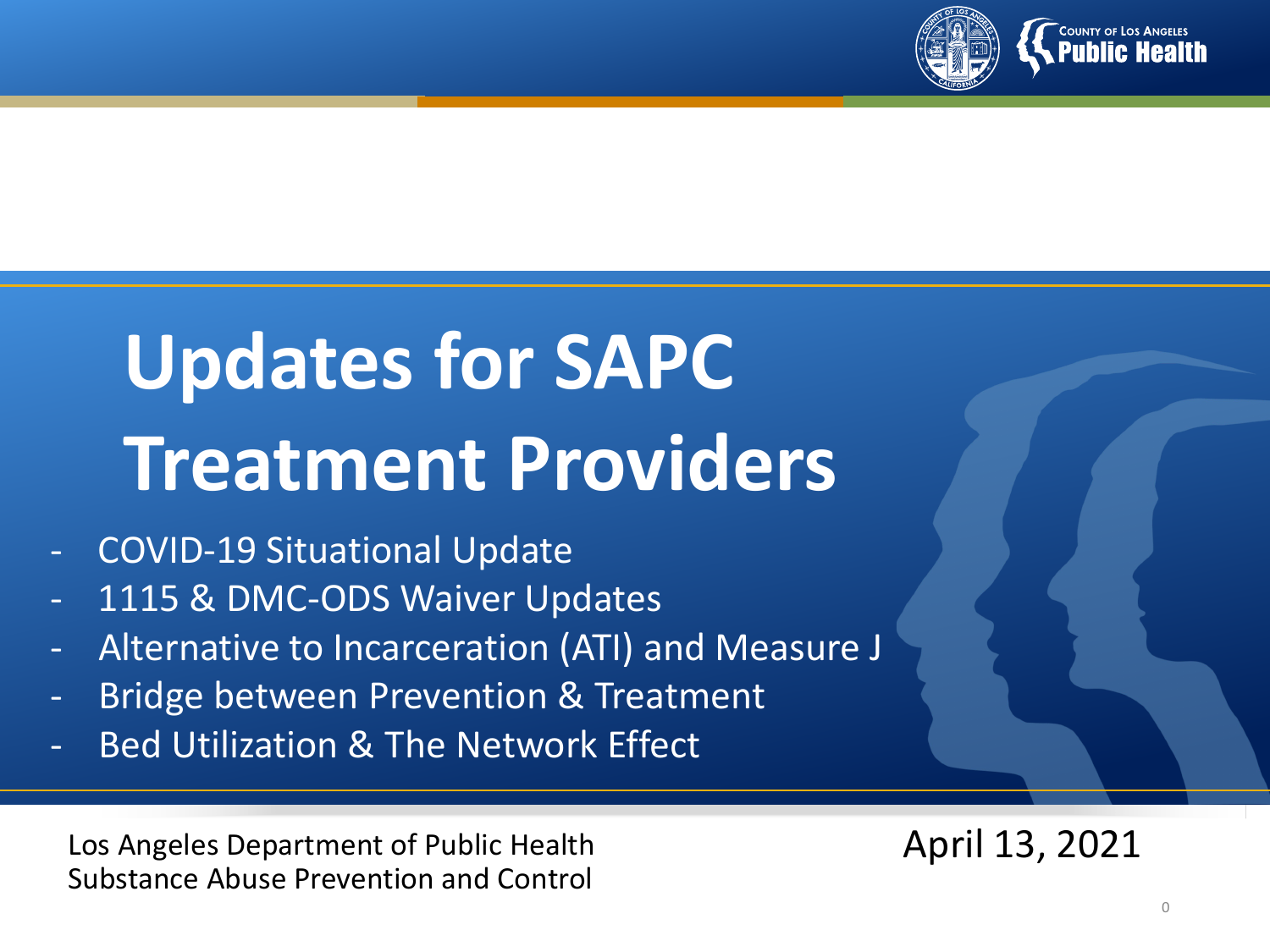

### **COVID-19 Situational Updates**

• **COVID-19 cases have stabilized; all key metrics indicate reduced community transmission.**

#### • **Vaccine**

- Vaccine supplies have increased good progress with vaccinations.
- Staff of substance use Prevention and Treatment agencies  $\rightarrow$  Should have already received vaccines due to being a prioritized population.
- As of mid-March, behavioral health (SUD and MH) clients are also prioritized populations in vaccinations due to increased risks for severe illness or death from COVID-19 infections.

#### • **Variants**

- All COVID-19 variants (UK, South African, Brazilian) have been detected in LA County variants present possibility of higher transmissibility and more severe disease.
- While available vaccines have been shown to be effective against severe disease caused by the variants, the ongoing evolution of the COVID-19 virus threatens ongoing protection.
- Transmission precautions still needed (face masks, physical distancing, etc).
- **In-person groups are now allowable for up to 12 people, with appropriate precautions**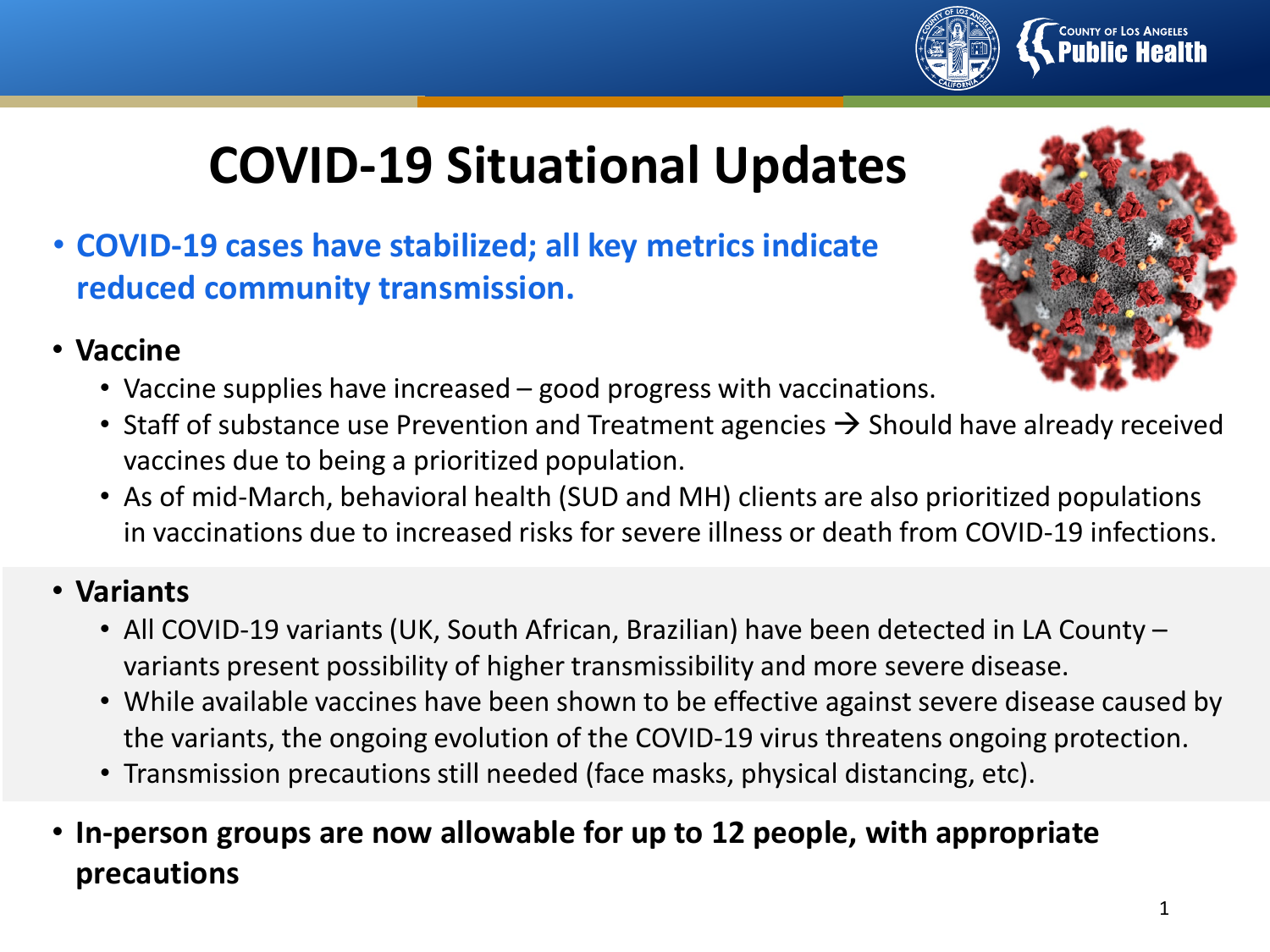## **COVID-19 Situational Updates** (cont'd)

- **Updated Quarantine and Testing Protocols for Vaccinated Individuals**
	- **Outpatient settings (including Prevention and Treatment)**:
		- After suspected exposure (either lab-confirmed COVID-19 case or not lab- confirmed case)
			- **Non-fully vaccinated staff and clients**  $\rightarrow$  Follow quarantine and testing recommendations
			- **Fully vaccinated staff and clients**  $\rightarrow$  Quarantine and testing NOT required
	- **Congregate settings (residential, RBH, inpatient)**:
		- **Non-fully vaccinated staff and clients** after suspected exposure (either lab-<br>confirmed COVID-19 case or not lab-confirmed case)  $\rightarrow$  Follow quarantine and testing recommendations.
		- **Fully vaccinated clients** after exposure with LAB-CONFIRMED COVID-19 case  $\rightarrow$ Follow quarantine and testing recommendations. If the suspected exposure is with someone WITHOUT lab-confirmed COVID-19, quarantine and testing is not required, but may be followed if determined necessary on a case-by-case basis.
		- **Fully vaccinated staff** after suspected exposure (either lab-confirmed COVID-19 case or not lab-confirmed case) - quarantine and testing are NOT required but may be followed if determined necessary on a case-by-case basis.







COUNTY OF LOS ANGELES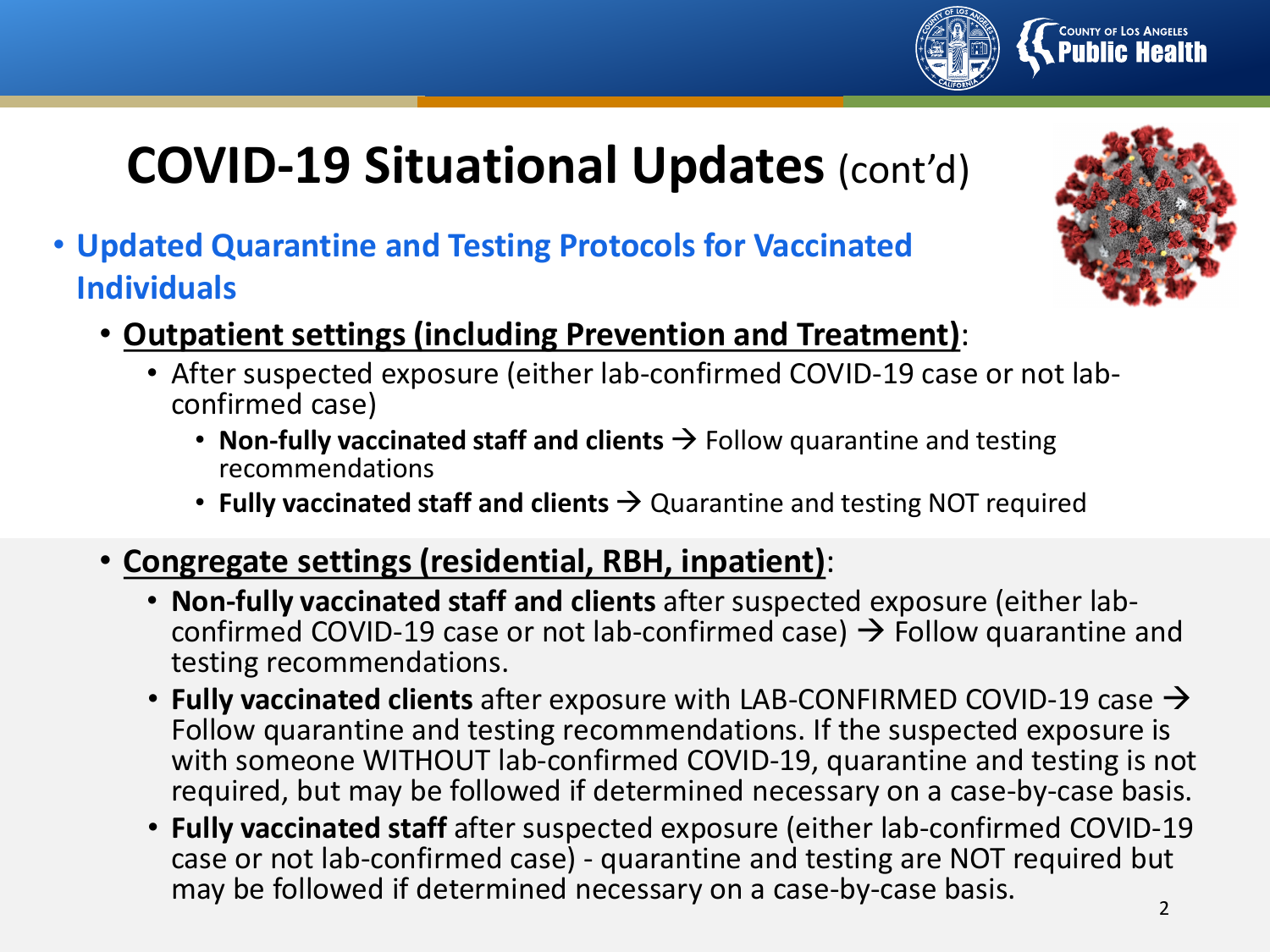

### **1115 & DMC-ODS Waiver Updates**

#### • **Medi-Cal 2020 waiver EXTENSION (including DMC-ODS)**

- DHCS is expected to release guidance on key changes soon
	- Residential episodes and lengths of stay
	- Medications for Addiction Treatment (MAT)
	- Reimbursement for services provided prior to a diagnosis
	- Recovery Services



#### • **Waiver RENEWAL = CalAIM**

- DHCS public comment period: Due May 6, 2021
	- <https://www.dhcs.ca.gov/provgovpart/Pages/CalAIM.aspx>
- Payment reform 3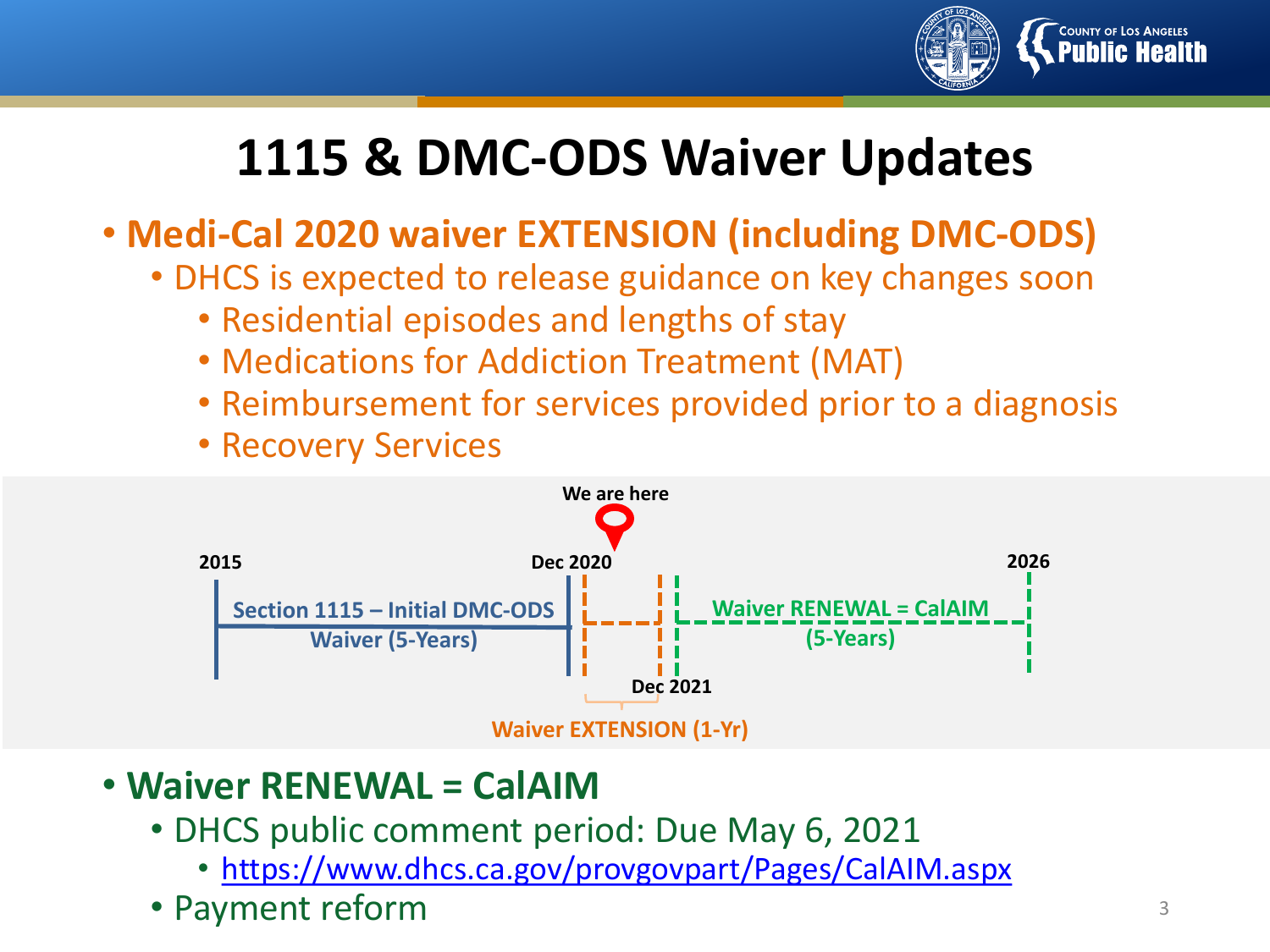

### **Alternatives to Incarceration (ATI) Initiative & Measure J**

- **ATI is an opportunity to implement a "Care First, Jail Last" approach in**  LA County  $\rightarrow$  Unique chance to address the criminalization of SUD and **MH conditions**
- **Measure J will fund the ATI, with \$100mm allocated by the County CEO's Office for the first year of implementation.**
	- Measure J Advisory Committee
		- 5 Sub-Committees
			- Diversion, **BH (SUD & MH)**, Health
			- **Housing**
			- Reentry
- Education Access & Youth Dev
- Economic Opportunity & Sustainability
- **Focus on funding the community and community-based organizations (CBO), both for County proposals and proposals submitted by the community through the Measure J Sub-Committees.**
- **Given that SAPC contracts its services out to CBOs, nearly all funds from SAPC's proposals will flow to the community.**
- **We encourage SAPC's network to be involved and vocal in this process!**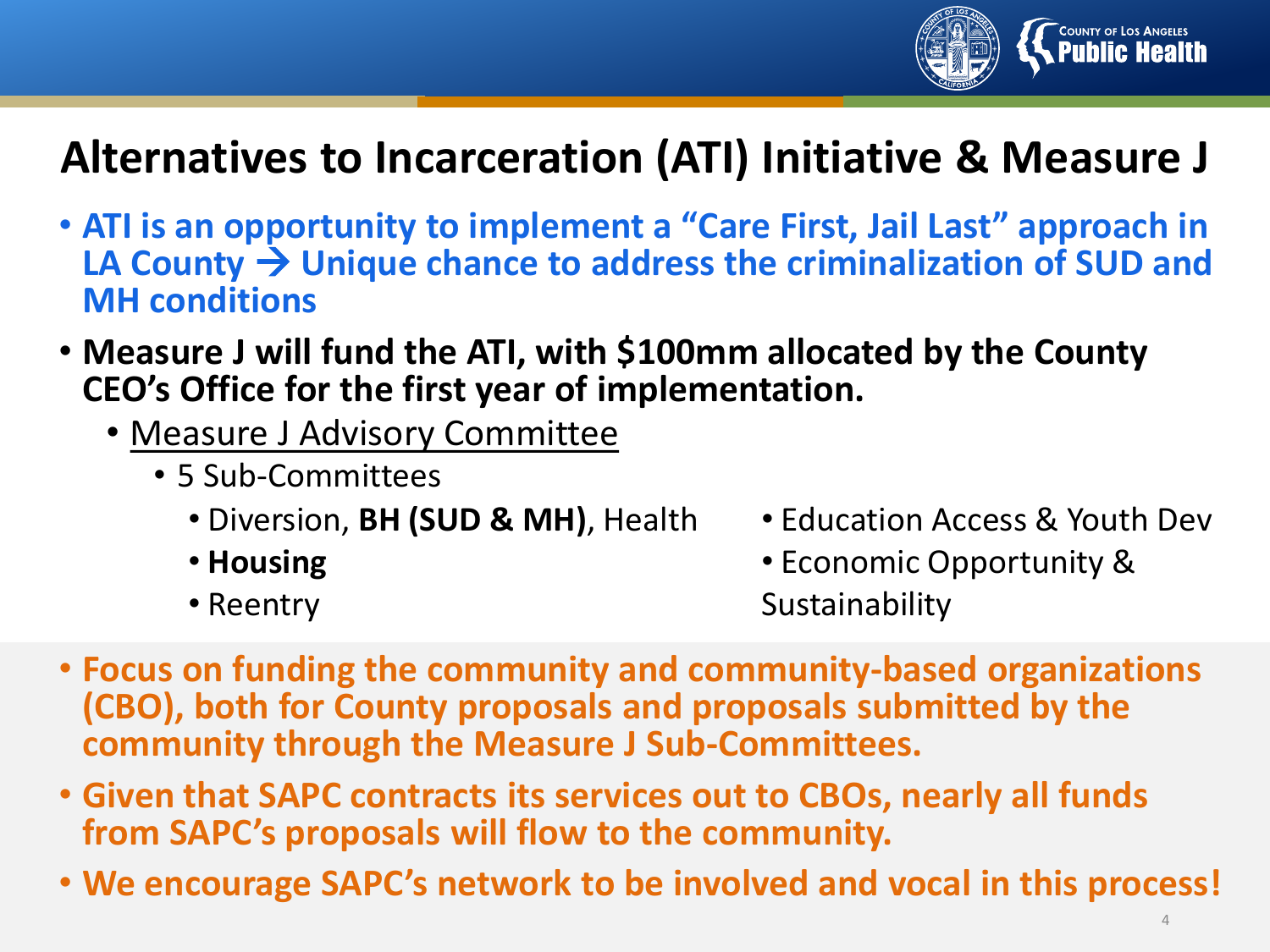

#### **Bridge Between Prevention and Treatment = Engagement**

## **Engagement = Opportunity**

- Primary
- **Secondary**
- **Tertiary**
- School-based
- Community-based
- Public messaging and education

### **Prevention Engagement Services**Treatment

#### **At-Risk Populations**

 $ASAM 1.0-AR = ASAM 0.5 with$ DMC-ODS Waiver Renewal

#### **Pre-Contemplative Populations**

Harm Reduction Services

- **Recovery Services**
- Outpatient treatment
- Opioid Treatment Programs
- Residential treatment
- Inpatient treatment
- Withdrawal Management
- Case Management
- Etc.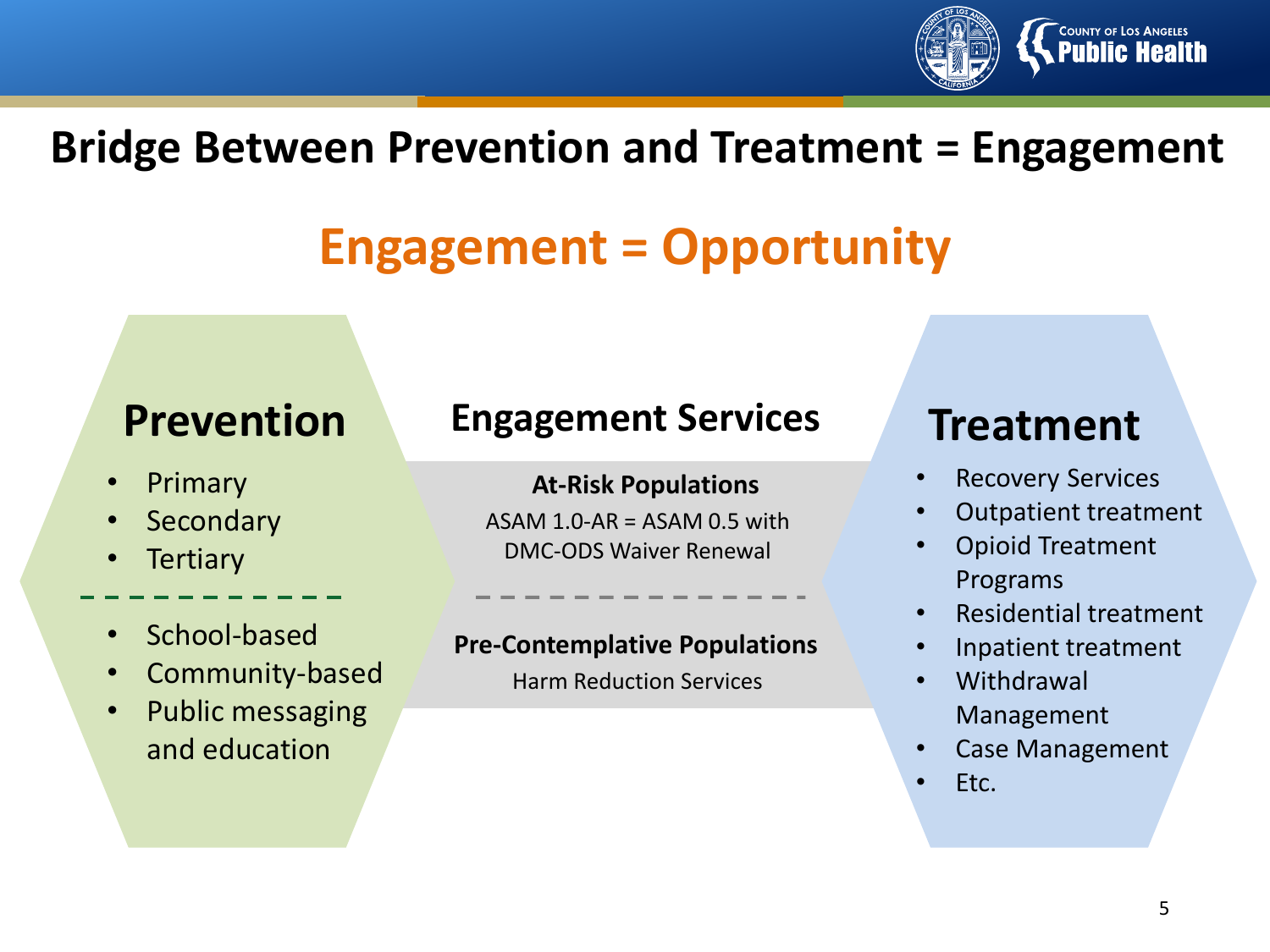

#### **Bed Utilization & "The Network Effect"**

Residential Bed Utilization Data in SAPC's Specialty Substance Use Disorder (SUD) Treatment Network (FY 2019 - 2020)

| <b>Residential Utilization</b><br><b>FY1920</b>                              | <b>LAC Overall</b>     | <b>Service Planning Area (SPA)</b> |                    |                  |                    |                  |                  |                  |                  |
|------------------------------------------------------------------------------|------------------------|------------------------------------|--------------------|------------------|--------------------|------------------|------------------|------------------|------------------|
|                                                                              |                        | SPA <sub>1</sub>                   | SPA <sub>2</sub>   | SPA <sub>3</sub> | SPA <sub>4</sub>   | SPA <sub>5</sub> | SPA <sub>6</sub> | SPA <sub>7</sub> | SPA <sub>8</sub> |
| <b>Unique Clients Served</b>                                                 | 11,671                 | 938                                | 2,073              | 2,180            | 2,094              | 891              | 1009             | 1,261            | 2313             |
| <b>Licensed Beds</b>                                                         | 3,258                  | 244                                | 426                | 595              | 652                | 274              | 317              | 268              | 482              |
| <b>Contracted Beds</b>                                                       | 2,431                  | 176                                | 237                | 381              | 426                | 180              | 270              | 227              | 419              |
| <b>Average Daily RS Bed</b><br><b>Utilization &amp; Range</b><br>(min / max) | 1,576<br>(1,059/1,806) | 103<br>(34 / 153)                  | 257<br>(193 / 294) | 305<br>(157/350) | 249<br>(122 / 296) | 90<br>(5 / 120)  | 125<br>(45/178)  | 153<br>(125/181) | 285<br>(185/317) |
| <b>Average Daily Bed</b><br><b>Utilization - Percentage</b>                  | 65%                    | 59%                                | 108%               | 80%              | 58%                | 50%              | 46%              | 67%              | 68%              |

#### Recovery Bridge Housing Utilization Data in SAPC's Specialty Substance Use Disorder (SUD) Treatment Network (FY 2019 - 2020)

| <b>RBH Utilization FY1920</b>                                             | <b>LAC Overall</b> | <b>Service Planning Area (SPA)</b> |                  |                    |                  |                  |                  |                  |                  |
|---------------------------------------------------------------------------|--------------------|------------------------------------|------------------|--------------------|------------------|------------------|------------------|------------------|------------------|
|                                                                           |                    | SPA <sub>1</sub>                   | SPA <sub>2</sub> | SPA <sub>3</sub>   | SPA <sub>4</sub> | SPA <sub>5</sub> | SPA <sub>6</sub> | SPA <sub>7</sub> | SPA <sub>8</sub> |
| <b>Unique Clients Served</b>                                              | 2,949              | 149                                | 387              | 776                | 295              | 191              | 101              | 232              | 874              |
| <b>Contracted Beds</b>                                                    | 973                | 37                                 | 121              | 189                | 105              | 52               | 72               | 87               | 310              |
| <b>Average Daily Bed</b><br><b>Utilization &amp; Range</b><br>(min / max) | 608<br>(490 / 712) | 31<br>(24/35)                      | 68<br>(20 / 79)  | 137<br>(105 / 156) | 60<br>(40/82)    | 45<br>(7 / 55)   | 21<br>(8/36)     | 47<br>(6/81)     | 199<br>(166/234) |
| <b>Average Daily RBH Bed</b><br><b>Utilization - Percentage</b>           | 62%                | 84%                                | 56%              | 72%                | 57%              | 87%              | 29%              | 54%              | 64%              |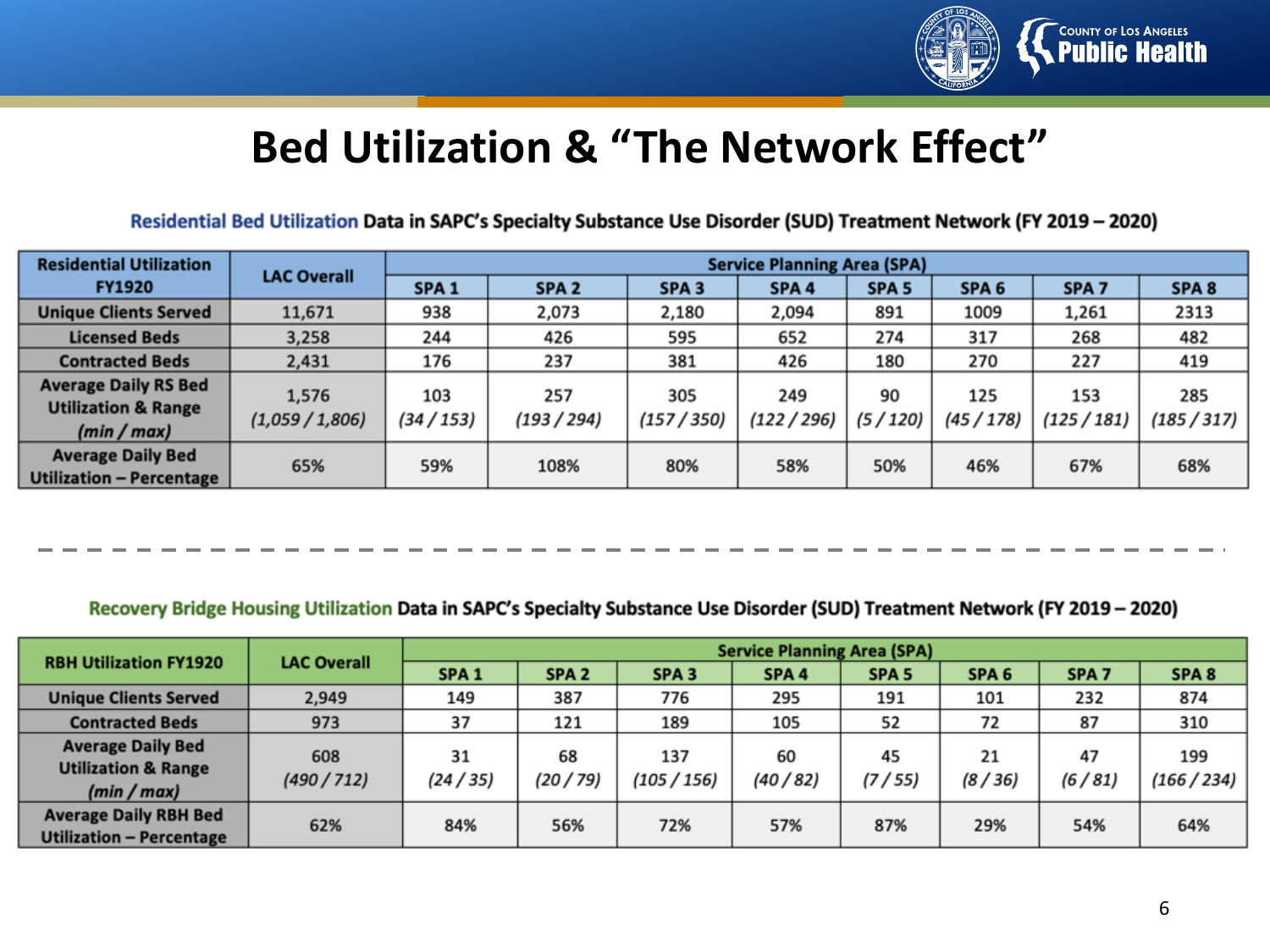

### **Bed Utilization & "The Network Effect"** (cont'd)

- **Summary**
	- Community demand for SUD beds is increasing.
	- **Current bed utilization is notably less than SAPC's contracted bed capacity in the vast majority of SPA's (<70% utilization in most SPA's).**
		- Contracted beds must be available to SAPC's eligible populations.
	- **Better operating as a "network" between SAPC providers can improve access to SUD care and bed utilization.**
		- Waitlists are prohibited if agencies do not have beds, instead of keeping a waitlist, they need to refer to other agencies that do have beds to prioritize patient access.
		- Keeping updated bed availability for your agency in the SBAT will facilitate referrals.